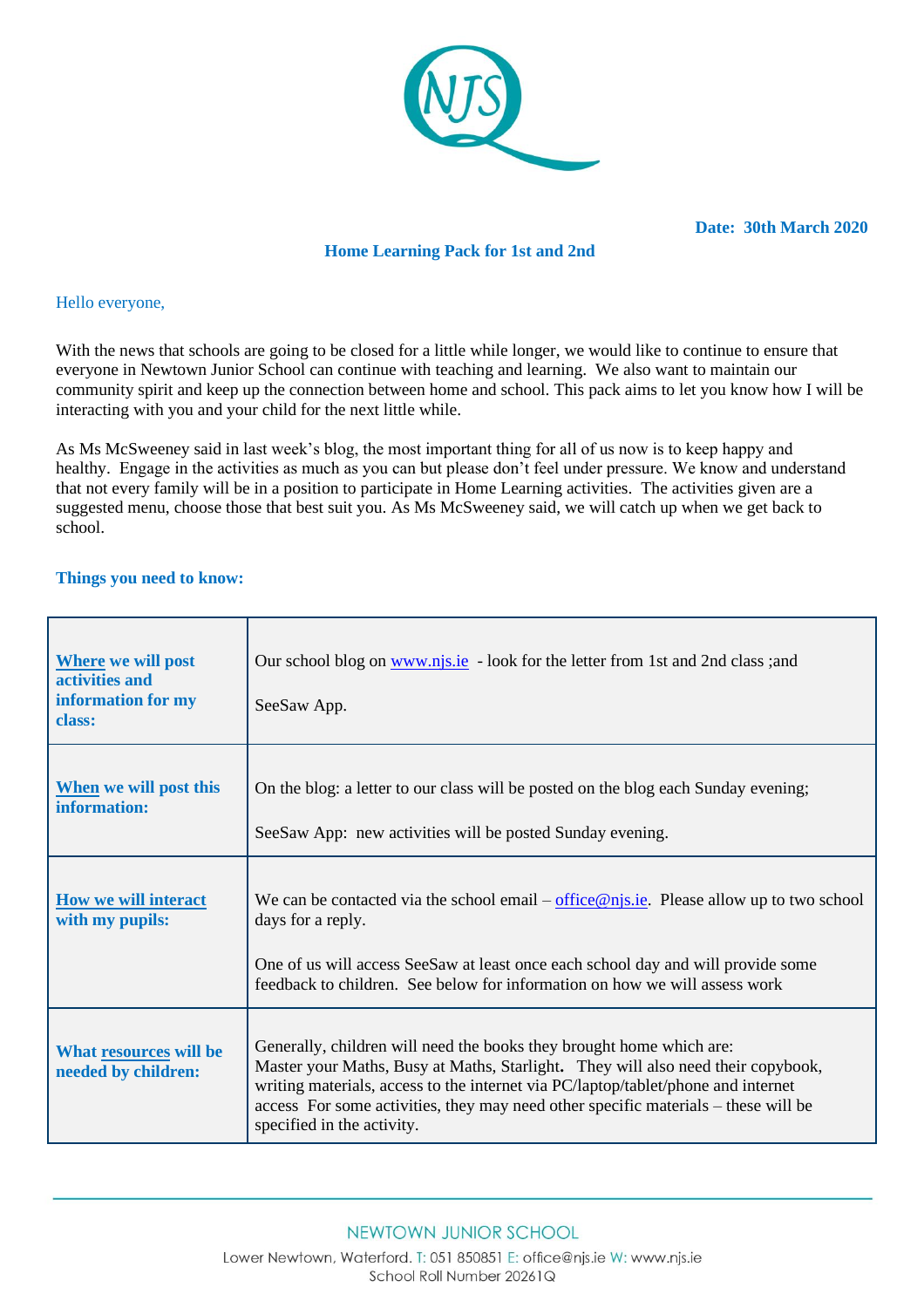# **Suggested Timetable for your child(ren)'s day**

In our blog post on 19<sup>th</sup> March, 2020 we set out a general timetable to act as a guide for you. Here is a summary. Remember, it is a guide only. It might suit some households to have free mornings and do school based activities in the afternoon. Do what suits your household.

| 1. | <b>Exercise</b> : Before any home learning gets done, it's a good idea to get in some exercise. There are plenty of<br>options for this depending on family circumstances:<br>Go for a walk<br>Do some of the activities from the PE Challenges posted on 19th March<br>Follow PE with Joe - this is a thirty minute session Monday to Friday at 9am with Joe Wicks on his You<br>$\bullet$<br>Tube Channel, "The Body Coach TV" |
|----|----------------------------------------------------------------------------------------------------------------------------------------------------------------------------------------------------------------------------------------------------------------------------------------------------------------------------------------------------------------------------------------------------------------------------------|
| 2. | <b>Core Subjects:</b>                                                                                                                                                                                                                                                                                                                                                                                                            |
|    | Try some Irish, Maths and English with short breaks in between subjects including for movement and/or snacks.<br>Time spent on these activities depends on each child.                                                                                                                                                                                                                                                           |
| 3. | <b>Project Work:</b> Try some Art, Music, Science, History or Geography                                                                                                                                                                                                                                                                                                                                                          |
| 4. | School On TV: Every day at 11am, RTE2 are showing School on TV. While we don't know what will be<br>covered, it's worth a look or watching it on RTE Player                                                                                                                                                                                                                                                                      |
| 5. | Lunch Time.                                                                                                                                                                                                                                                                                                                                                                                                                      |
| 6. | Free Time: School work should be completed by now. Children, of course, can continue with projects, read a<br>book of choice, have some downtime or choose and activity from the Activity Grid on our blog or any other<br>activity of choice                                                                                                                                                                                    |

### **Assessing Work**

We would love to see photographs of the children's work and projects. We will offer praise and encouraging feedback for all efforts. We will be asking families for help in some assessments by asking you to check if your child(ren)'s answers are correct, and that appropriate levels of effort are shown for the work being completed at home. We will provide feedback where appropriate.

### **Tech Support**

Distance Learning is new to us all and we are all learning. There are a few things that can go wrong and please don't hesitate to ask for help. The main things at the beginning will be accessing SeeSaw. If issues arise, please send a quick email to <u>office@njs.ie</u> for support and we will get back to you as soon as possible.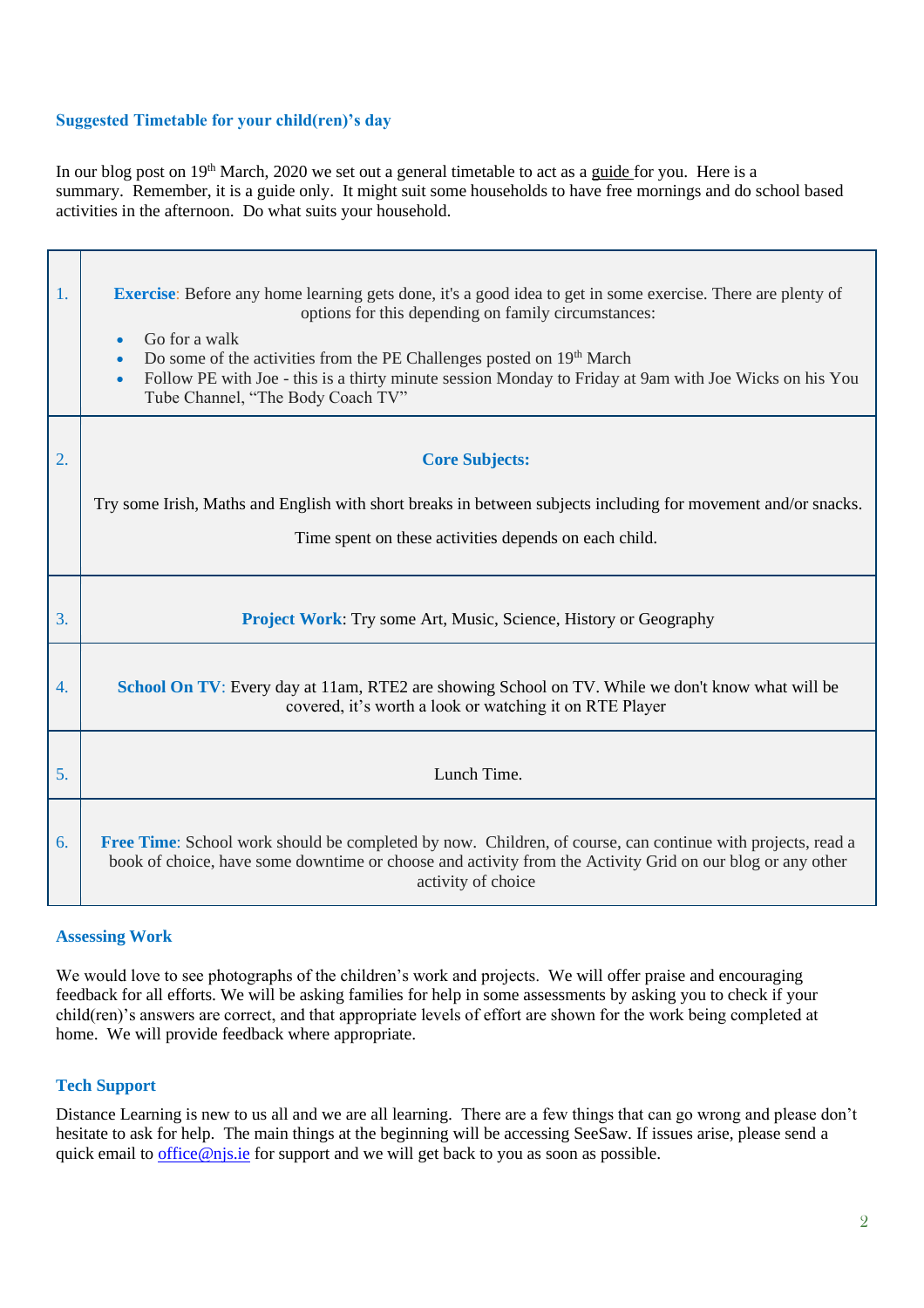Best wishes to everyone and hope that you all stay safe and well.

# **Ms. Colquhoun and Ms. Kavanagh**

## **Outline of Activities for Week beginning 30th March 2020**

### Gaeilge:

Easter Key Vocabulary and Word search (please see two attachments). Do your best to learn the new vocabulary and then find some of the new words in the word search.

English:

Starlight: Unit 6B Pg 50 -53

Optional Poetry: Easter Sensory Poem (please see attachment). Using the prompts as a guide, please try to write a poem about Easter.

Maths

3D Shapes: Please complete units from each book 1st Pages  $60-62$  and  $2<sup>nd</sup>$  Pages 111-113

Do a 3D shape hunt around your house. Photograph the 3D shapes you find and send us the photos via SeeSaw or the office email. . Add the names of the shapes too so that we are sure that you know your shapes.

Tip: the kitchen is a great place to source these shapes.

Think: Which shapes can stack? Which shapes can roll?

Additional maths challenge will be uploaded on Seesaw

### SESE

After completing the English units, why not try out your culinary skills and have a go at making the recipes from your English Reader. Once complete, we would love you to take a picture and upload on SeeSaw.

### Easter Art

Have a go at making these cute Bunny Corner Bookmarks.

Log on to Seesaw and find the link to the tutorial on youtube.

Once again, we would love to see the finished product, please take a photo and upload on to Seesaw.

Don't forget to put your bookmark to good use, as you continue to read over the Easter holidays.